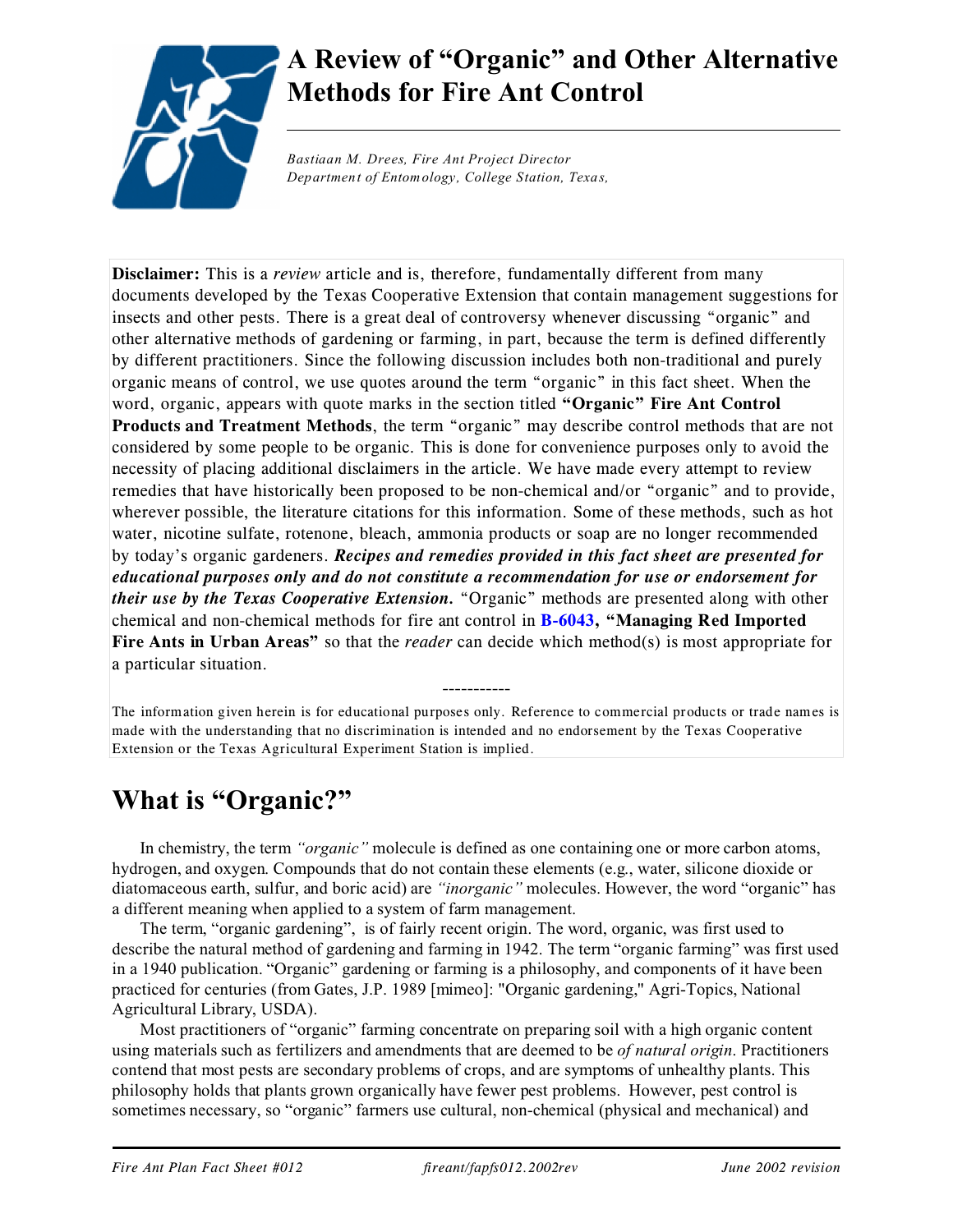biological methods of pest control - in addition to a selected number of pesticides that are considered to be *of natural origin*.

What is acceptable as an "organic" method varies greatly between practitioners. To some, it implies use of no pesticides, relying on physical, mechanical and biological methods exclusively. Generally, however, pesticides *of natural origin* are thought of in two categories: first are plant-derived, such as products which contain pyrethrins, rotenone, sabadilla, nicotine or other plant-created chemicals; second are "inorganic" products which include sulfur, diatomaceous earth and boric acid.

Regardless of origin, "organic" insecticides are regulated by the EPA. Any insecticide product sold in Texas must also be approved by and registered with the Pesticide Division of the Texas Department of Agriculture (TDA). Products that contain only certain "exempt" active and inert ingredients (e.g., garlic and garlic oil, citronella or citronella oil, or citric acid) are not subject to federal pesticide regulations (see [FAPFS037](http://fireant.tamu.edu/materials/factssheets/fapfs037.2002rev)).

In Texas, the Department of Agriculture has developed an *Organic Standards and Certification Program* (see <http://agr.state.tx.us>). These standards establish the types of materials (including those used as insecticides) that are approved for use by producers who want to be certified as producing organic crops. The United States Department of Agriculture's "Federal Organic Program" (see <http://www.ams.usda.gov/nop>) has developed "organic" standards and a certifying process.

Finally, not all "organic" methods are necessarily "safer" than synthetic insecticides, either to the user or to the environment, and they should always be used with care (see [FAPFS036](http://fireant.tamu.edu/materials/factssheets/fapfs036.2002rev.pdf)). For instance, products containing rotenone or pyrethrins are extremely toxic to fish, and nicotine-containing products may be hazardous to humans. Prolonged breathing of excessive concentrations of the crystalline form of diatomaceous earth (DE) dust may cause lung damage (silicosis). This is not the form used in insecticidegrade DE formulations.

## **"Organic" Fire Ant Control Products and Treatment Methods**

Methods and products for fire ant suppression or control vary greatly in effectiveness, speed of activity, practicality (labor requirements), toxicity to the user and the environment, and cost. Careful study of available treatment methods and their proper use is necessary in order to make the best choice(s) for the product's use in a particular situation. Many products containing biological control agents, non-chemical methods, as well as conventional and "organic" insecticides have been evaluated through research and result demonstration efforts by research and Extension personnel. This information is generally available from Extension Entomology Agents and Specialists. Per mound treatment costs range from about \$0.10 to over \$1.00, and bait treatments can cost at least \$8 per acre.

**Natural and biological control** (See [FAPFS009](http://fireant.tamu.edu/materials/factssheets/fapfs009.2002rev.pdf))**.** A number of organisms kill fire ant queens and workers. These include dragonflies, other ants, some types of birds, lizards, spiders, and toads. Animals that eat ants, such as armadillos, may disturb mounds and eat some workers, but they are not really effective in control. Currently, the best method for the biological control of fire ants is the preservation and encouragement of native ant species that compete with the fire ant for territory and resources.

Some parasites and pathogens are known to attack ants, and several have been marketed for fire ant control. The predatory **straw-itch mite**, *Pyemotes tritici* (Lagreze-Fossat & Montane), that feeds on and paralyzes developing fire ants is not effective, and is potentially hazardous to the user (Thorvilson *et al.* 1987. *The Florida Entomologist* 70:440-444). **Parasitic nematodes** (*Steinernema* spp. and others) are roundworms that seek out and enter insects, paralyzing them and developing within their bodies. Species and strains of nematodes vary markedly in their effectiveness (Drees *et al.* 1992, *Journal of Economic Entomology* 85:365-370). Strains tested to date caused ants in treated mounds to temporarily move away from the treated mound, but few colonies were actually eliminated.

Other organisms such as **parasitic fungi** (*Beuvaria bassiana*) and insects (phorid flies, Strepsiptera, parasitic ants) are currently being evaluated for control. One product containing the fungal spores of *B. bassianna*, Naturalis-L®, is currently being marketed for fire ant control. Mycelia of this fungus (vegetative growth stages) formulated as a bait, appear to show promise for fire ant control. Additional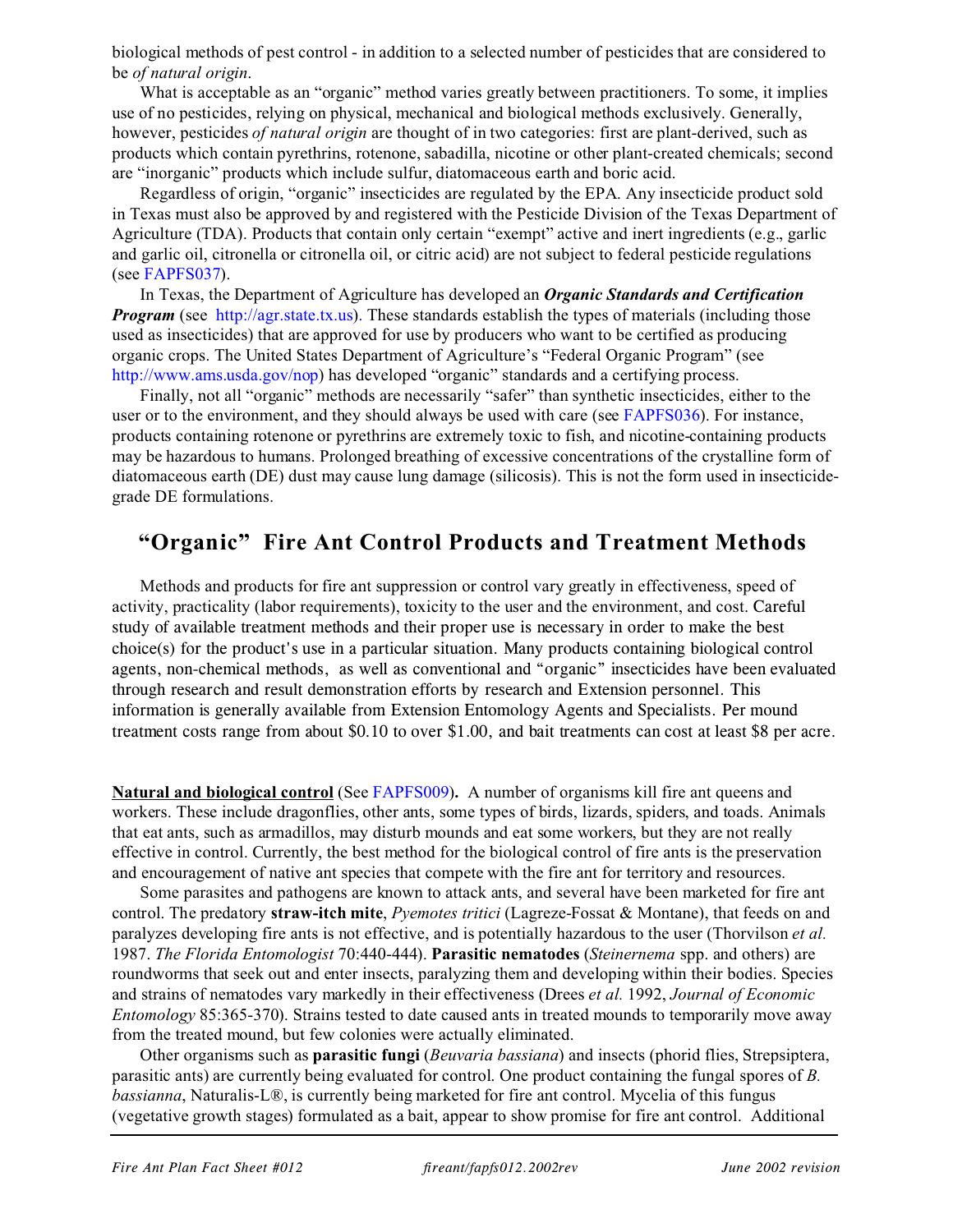strains of this species are under development as mound treatments (Oi *et al.* 1994. *Journal of Economic Entomology* 87:623-630). Natural enemies applied to individual mounds that do not persist in the environment, or spread naturally, may be unsuitable for large area-wide treatment programs because of the high cost and labor needed for application.

There is hope for success from the use of biological control agents such as the parasitic **phorid fly** currently being evaluated for release in the United States; however, large-scale releases of exotic natural enemies of the ant may be still in the future. Even if they are successfully introduced and established, at best they will provide only suppression of fire ant activity. They will not eradicate the imported fire ant. In South America, where fire ants live with many natural enemies, these ants are also still abundant in disturbed land areas.

**Physical and mechanical methods.** Use of *very hot or boiling water* is a fairly commonly used treatment for individual fire ant mounds, particularly when ants are close to the mound surface, such as on cool, sunny mornings. Approximately 3 gallons of hot water poured on each mound will eliminate about 60 percent of the mounds treated (Tschinkel, & Howard. 1980. *Journal of the Georgia Entomological Society* 15:102-105). Steam generators have also been used for ant mound treatments. This method may work well in certain situations, but care must be taken not to pour hot water on desired plants and grasses. Also, use care in handling large volumes of hot water to prevent serious burns.

A mound can be dug up and moved or dispersed. Care must be taken to prevent fire ants crawling up the handle of a shovel or out of a bucket. *Talcum powder* liberally dusted on tool handles or the inner surface of a bucket will deter ants from crossing the dusted vertical surfaces. Colonies in mounds that are regularly disturbed or knocked down may move, but this does not eliminate the ants. Since the multiple queen form of the fire ant is tolerant of ants from neighboring mounds, attempts to shovel one mound on top of another to force the ants to kill each other are ineffective.

*Barriers* across which fire ants will not cross can be effective in keeping ants out of sensitive areas such as wood duck boxes, greenhouse benches, and other objects. Non-chemical barriers on vertical surfaces such as talcum powder and Teflon-like tape or spray products generally lose their effectiveness in highly humid or wet conditions (Drees 2002, Southwestern Entomologist 27(1):111-113). Tanglefoot®, a petroleum-based sticky material, available as a gel or aerosol, may be effective temporarily. Such products lose their effectiveness when coated with dust and other debris. Barriers have also been created using electrical or heating elements.

**Control devices.** Numerous products have been marketed for fire ant control that do not involve the use of chemicals. These products are considered to be part of the "organic" arsenal by some practitioners. Others, however, reject devices or methods that employ electricity, microwaves, vibrations, sound or ant crushing mechanisms. Devices that do not use chemical insecticides or microorganisms are not required to be labeled as pesticides by the Environmental Protection Agency, and are often marketed without scientific evaluation. The fact that a "control" device is on the market does not indicate that the device is effective. These products may kill some ants, but they are often incapable of eliminating a colony. Deceptive or fraudulent claims concerning fire ant control devices should be reported to the office of the Texas Attorney General or the Federal Trade Commission.

**Home remedies.** In addition to use of very hot or boiling water described above, many "home remedies" have been used or proposed. Whether these methods are "organic" or not is arguable. Most home remedies are ineffective, and virtually none are recommended for use by practitioners of "organic" gardening and farming.

Use of gasoline and other petroleum products (e.g., refined decomposed plant material similar to dormant, summer and horticultural oils which are sometimes considered to be "organic" products) are *strongly discouraged*. These materials are not EPA registered pesticides, are dangerously flammable, kill grass and plants around the treated mounds, and can seriously pollute the soil and groundwater.

Other home remedies include soap solutions or cleaning products soaked into the mound; which are believed to remove the protective oil coating from the ants. Although the *Organic Food Standards and Certification Program* allows use of EPA registered insecticidal soap products according to labeled uses, these insecticidal products are not registered to treat fire ant mounds. Manufacturers of soap, liquid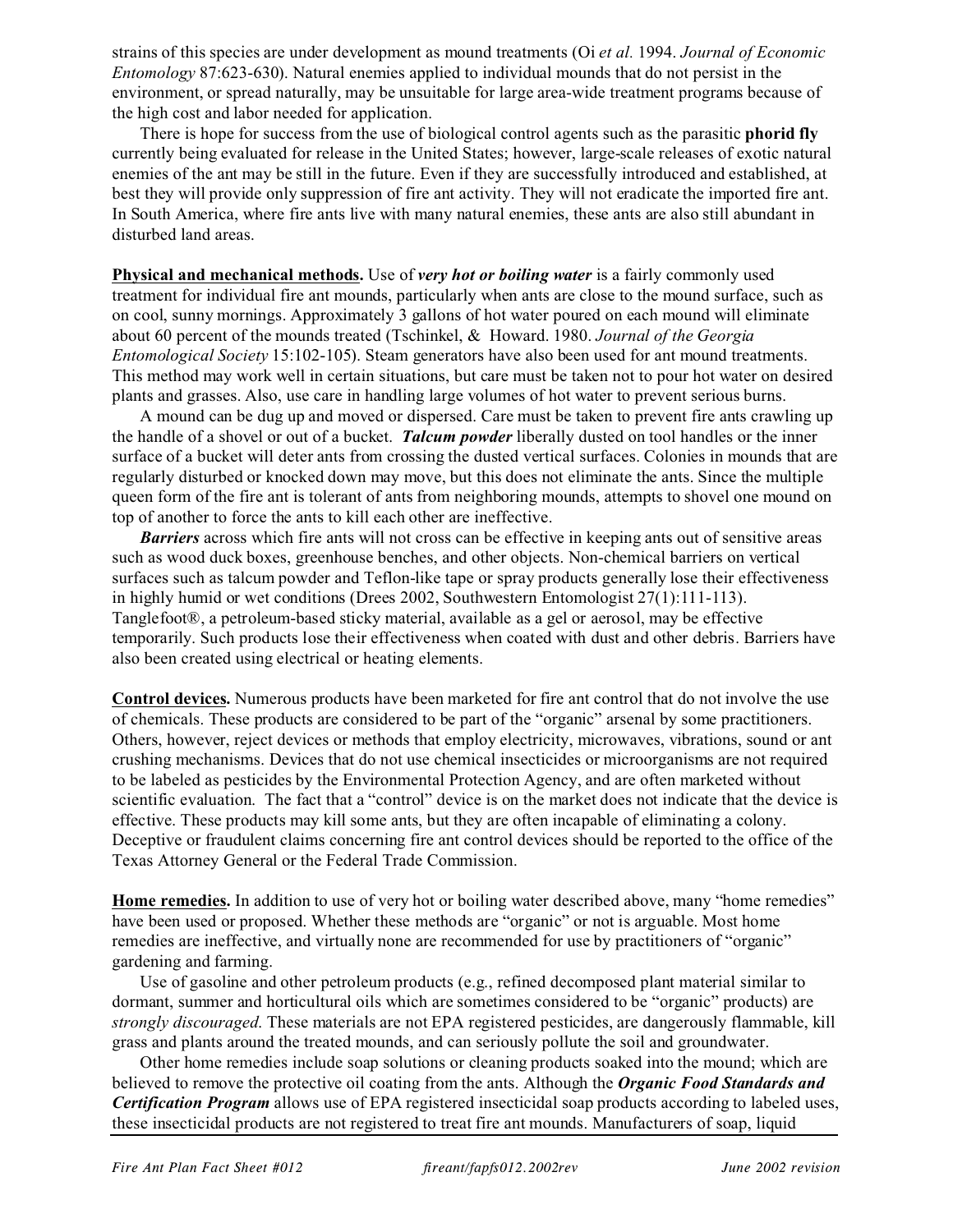detergent and other non-pesticide products do not support uses not specified in the directions, and will not assume liability for any problems that may arise with their unregistered use.

A substance in oragne oil released from crushed or grated citrus peels (d-limonene) is toxic to fire ants, as are some other natural plant oil substances. Citrex® Fire Ant Killer, containing 78.2% dlimonene [\(www.envirosafelabs.com](http://www.envirosafelabs.com)), is now available commercially for use as a fire ant mound drench that provides quick elimination of treated colonies. Recipes have been published that allow homeowners to concoct their own mixtures and try them on their own. Evaluation of one of these orange oilcontaining recipes has documented effectiveness as an ant mound treatment. However, evaluations of grits and Malt-O-Meal failed to document As with many recipes for home remedies; however, most have not been scientifically evaluated (see reports on<http://fireant.tamu.edu> under "research" and "applied research").

#### **Examples of some "organic" home remedies:**

- *"Garrett Juice"* (personal communication, H. Garrett). This formulation is for preparing a basic foliage feeding spray and is available commercially as Garden-Ville Anti Fuego Soil Conditioner. To make a home brew, use the following per gallon of water:
	- 1-2 cups manure compost tea
	- 1 tablespoon blackstrap molasses
	- 1 tablespoon liquid seaweed
	- 1 tablespoon natural apple cider vinegar

For FIRE ANT CONTROL, add 2 oz. of orange or other citrus oil (i.e., Erath® or Green Sense®) per gallon of water. The solution is applied as an individual fire ant mound drench.

Grits and Malt-O-Meal: "Applying instant grits or Malt-O-meal to dry soil around mounds is reported to have impressive results" (Garrett, H. 1993. page 140 in *Howard Garrett's Texas Organic Gardening Book*, Gulf Publishing Company, Houston, Texas, 245 pp.). In theory, the ants eat the grits which then swell and rupture the ants' stomachs. In fact, only the last stage of the developing fire ant is known to ingest solid food. All other life stages feed only on liquids, sugary solutions or greasy materials. Fire ant workers are physically incapable of ingesting solid food particles larger than 1.0  $\mu$ m diameter in size (J. M. Petti, 1997. Proceedings of the 1997 Imported Fire Ant Research Conference). *Note: This method has not been shown to control fire ants.*

**"Organic" botanical insecticides.** Botanical insecticides are those derived from plants. Most are *contact insecticides* and work in several ways. *Pyrethrins*, which act on the nerve axon, are effective and kill ants quickly (within minutes to hours). Some products mix pyrethrins with a synthetically-produced additive (piperonyl butoxide or PBO) and diatomaceous earth (silicone dioxide) for application as ant mound treatments or surface sprays. Formulations containing PBO are not acceptable as an "organic" product by most practitioners. *Rotenone* acts on the respiratory system, including nerves and muscles. Pyrethrins and rotenone products break down rapidly in the environment. Rotenone and *pine oil* (*turpentine*) products are slow-acting (days to weeks) contact insecticides applied as mound drenches (e.g., trade names of some products of these which have been marketed include Insecto® Formula 7, Organic Plus® Fire Ant Killer, Bonide® Rotenone 5 Insecticide). *D-limonene* (Citrex® Fire Ant Killer) is a fast-acting mound drench is currently available to consumers (see Fire Ant Trails  $3(1)$ ). The clove oil extract, *eugenol*, plus thyme oil has been marketed as EcoExempt™G Granular Insecticide as a fire ant mound treatment. However, it has not been evaluated in Texas field trials to date.

#### **Example of an "organic" fire ant program using botanical ingredients**

*The program provided in this fact sheet is presented for educational purposes only and does not constitute a recommendation for use or endorsement for it's use by Texas Cooperative Extension.*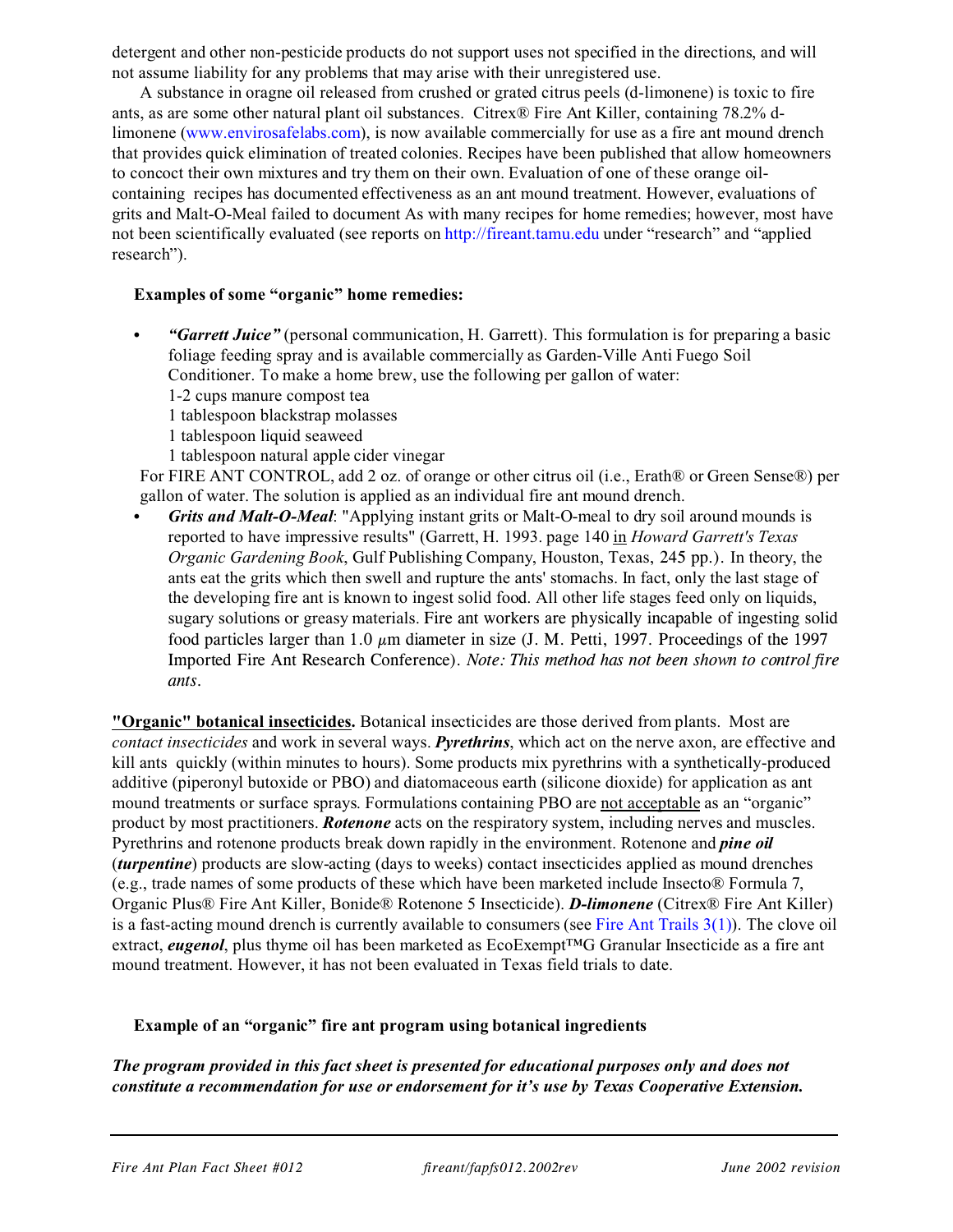From "The Natural Way - Put the heat on fire ants without poison", Howard Garrett, April 1998:

"An organic approach has worked better for me and creates no contamination. To control fire ants and other pests such as fleas, termites, chinch bugs, ticks, crickets and grasshoppers, try the following method"( *Authors' note: This approach has not been scientifically evaluated.*).

Step 1: Spray the site with a citrus product. Use a d-limonene product, an orange oil product or any product that contains a citrus base. Follow label instructions for mixing.

Homemade citrus can be made by soaking citrus peels in water for ten days to two weeks. Use one cup of homemade concentrate per gallon of water to create a spray. Adding garlic-pepper tea makes the spray even more powerful. This same spray also will help control aphids, whiteflies and mosquitoes.

The garlic-pepper tea spray also will kill beneficial insects, so use it carefully. In addition, don't use more than the recommended rates of any of the citrus concentrates or it could kill plants or burn foliage.

- Step 2: Treat mounds with a drench of manure compost tea, molasses and citrus oil. Commercial products may become available that contain these ingredients. The homemade mix includes the following per gallon of water: 1 to 2 cups compost tea, 2 ounces molasses and 2 ounces citrus oil (see recipe above).
- Step 3: Distribute beneficial nematodes on problem areas. Be sure to apply these living organisms within the date listed on the container - nematodes have a limited shelf life.
- Step 4: Spray the site at least monthly with a mixture of manure compost tea, seaweed, natural vinegar and molasses.

**Inorganic Compounds.** *Boric acid* is a slow-acting stomach poison. It is commonly formulated as a dust or liquid *bait* for indoor control of ants. One product has been formulated as a fire ant bait for outdoor broadcast treatment; however, scientifically acceptable data supporting its effective use have not been produced. Care should be taken when using any boron-containing product around plants, as excess amounts can lead to boron toxicity. *Diatomaceous earth* (D.E., silicone dioxide) products registered by EPA as pesticides are usually applied as a fine dust *contact insecticide* to ant trails indoors or to produce barriers. No other forms of D.E. (e.g. swimming pool filter grade or treated D.E.) should be used as a pesticide. D.E. abrades the waxy layer from the insect exoskeleton causing the insect to desiccate. Although suitable for dusting foraging ant trails indoors, when applied as a dust or drench to fire ant mounds, diatomaceous earth usually does not eliminate colonies.

**Home-Made Boric Acid Baits**. The recipe below can be prepared and used to eliminate fire ants in indoor situations (from Klotz et al. 1996 *Journal of Economic Entomology* 89:673-677: 1% boric acid in 10% sugar solution; and, Drees &. Summerlin. 1998. See [L-2061](http://agpublications.tamu.edu/pubs/ent/l2061.pdf) and [FAPFS024](http://fireant.tamu.edu/materials/factssheets/fapfs024.2002rev.pdf)):

- Choose the most attractive food material for the ant species present, e.g., peanut butter, mint apply jelly, corn syrup, etc.
- Mix 1 part boric acid powder (available from most pharmacies) per 100 (or 50) parts bait material, *e.g.*, 1 teaspoon per 2 (or 1) cups food material

Do not make the bait concentration of boric acid too strong as this reduces its acceptance. The one percent bait is better than higher concentrations since it is less repellent to the ants and kills ants as efficiently. Keep the bait fresh and moist. Small quantities of bait can be placed in bottle caps or on pieces of tin foil, or injected into short (2 inch long) sections of soda straws using a squeeze bottle. Place 20 to 30 small bait stations where ants have been seen or were attracted to baits as described in the previous section. Do not place stations in areas accessible to small children or pets. If the proper food is used and the bait is kept fresh, control should be achieved after 3 to 4 weeks for a careful, thorough baiting program.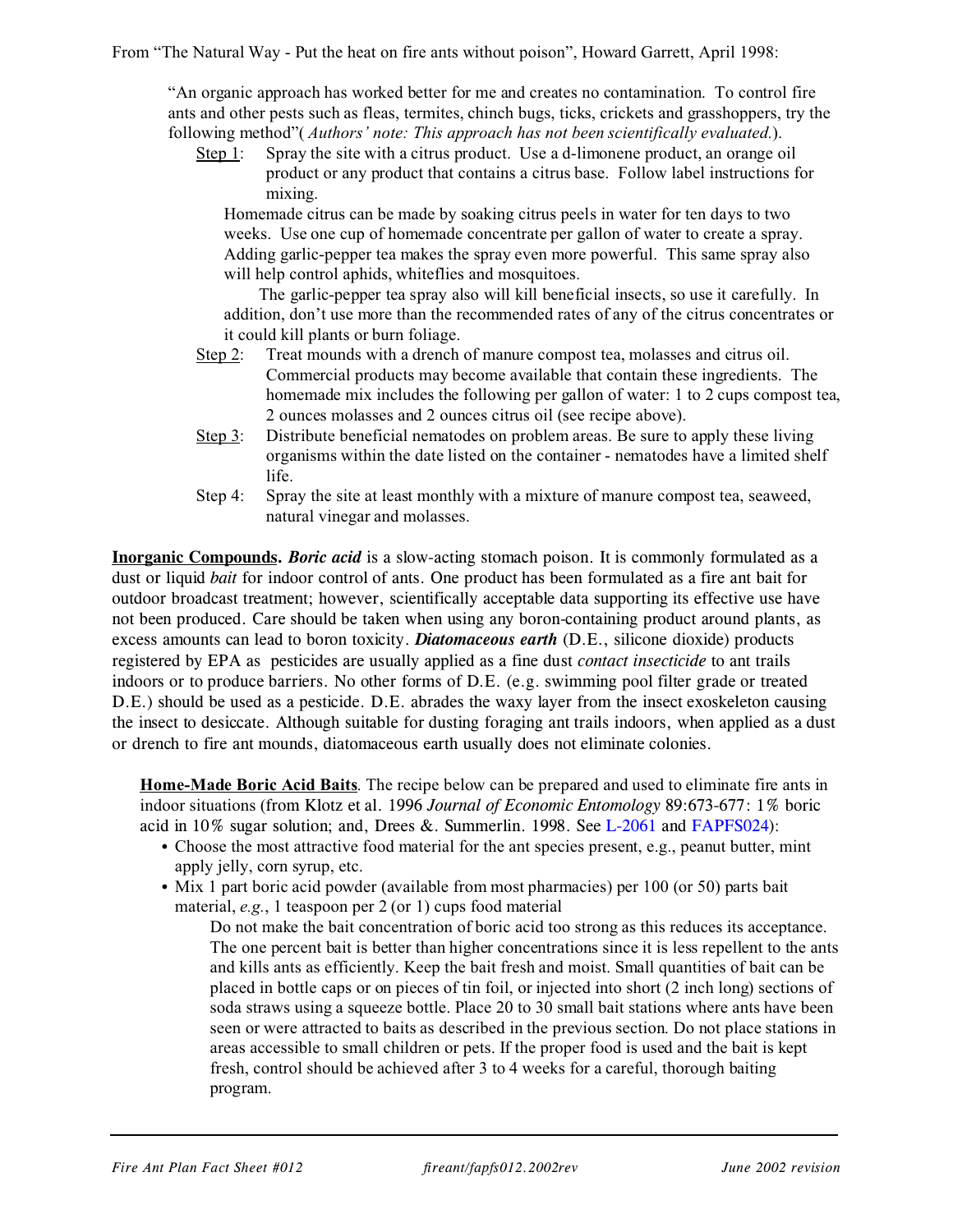• For outdoor use, a boric acid solution can be made by mixing 1 tsp boric acid, 3 Tbsp sugar in 2 cups water and placing it in a container laid on its side near an ant hill (from a quote from David Williams, USDA, *Organic Gardening Magazine*, March 1997). However, organic gardeners feel that boric acid should not be used outdoors since it can be toxic to plants.

### **Fire Ant Management Approaches in IPM or Integrated Pest Management**

IPM, or Integrated Pest Management is a systems approach for control of insects and other pests that reach intolerably high population levels. Programs based on this approach or philosophy use a combination of selected cultural, mechanical, physical, biological, chemical and regulatory methods to achieve cost-effective, environmentally-sound pest control. IPM programs utilize "threshold levels" based on pest population densities or damage levels as decision-making points to justify the implementation of suppression tactics. Although IPM does not rule out the judicious use of selected synthetic pesticides, it encourages using the least-toxic and most target-specific methods of pest suppression available. IPM programs can be modified to include only those tactics which are perceived to be "organic" by the user or in approved for use in an organic certification program .

## **"Organic" and Alternative Methods**

Many IPM programs for fire ant control include the judicious use of a bait-formulated product(s). *Unfortunately, few of the conventionally-formulated bait products available today are considered to be "organic."* At least two groups of commercially available bait products are exceptionally low in toxicity to non-target species and may be acceptable *alternatives* to some "organic" practitioners:

- ! **abamectin** baits, such as PT® 370 Ascend™ Fire Ant Stopper Bait and Raid® Fire Ant Kller, affect fire ants and related ants. Abamectin is a natural fermentation product produced by a soil microorganism *Streptomycetes avermitilis*, an actinomycete. Because the product is natural in origin, it may fit into some "organic" production programs .
- ! **spinosad** baits, such as Justice®, Eliminator® Fire Ant Killer Bait, Penn-Kill™ Fire Ant Killer, Strike™ Fire Ant Killer Bait and Maxide® (CGP brand), is a blend of the two most active forms, A and D, of compounds called spinosyns. Spinosyns are the products of the fermentation of the soil actinomycete *Saccharopolyspora spinosa*. Spinosad received the 1999 Presidential Green Chemistry Challenge Award which recognizes chemicals that reduce negative impacts on human health and the environment. Because this fermentation product is of natural in origin, it may fit into some "organic" production programs (see [Fire Ant Trails](http://fireant.tamu.edu/materials/marketing/fatrails3.003.htm) [3\(3\)](http://fireant.tamu.edu/materials/marketing/fatrails3.003.htm)).
- ! **fenoxycarb** baits, such as Award™ and Logic® , **s-methoprene** bait (Extinguish™) and **pyriproxyfen** (Distance®, Spectracide® Fire Ant Bait) contain a synthetically-produced compounds that mimic the effects of the insect's own juvenile hormone, reducing the production of viable eggs and preventing the development of worker ants for up to a year after application. Treatments do not kill adult insects. Treated ant colonies can persist for several months after treatment, until worker ants present at the time of treatment die naturally. These products are formulated as a *bait* and is applied to individual mounds or can be broadcast over an area (see [B-6099](http://agpublications.tamu.edu/pubs/ent/b6099.pdf)). **Note:** The EPA has classified fenoxycarb as a Class "B2" carcinogen (contact Novartis Crop Protection, Inc. for more detailed information). Thus, like *all* insecticides, these products should be used strictly in accordance with instructions provided on the product label.

**The "Two-Step Method."** (See [L-5070](http://agpublications.tamu.edu/pubs/ent/l5070.pdf)) This program is a product neutral, integrated approach for fire ant control that uses a sequential application of (1) broadcast application of a selected bait product followed by (2) use of a selective treatment of individual mounds (**Note:** Available "organic" products or methods can be selected for use in this program). This approach provides long-term ant suppression in